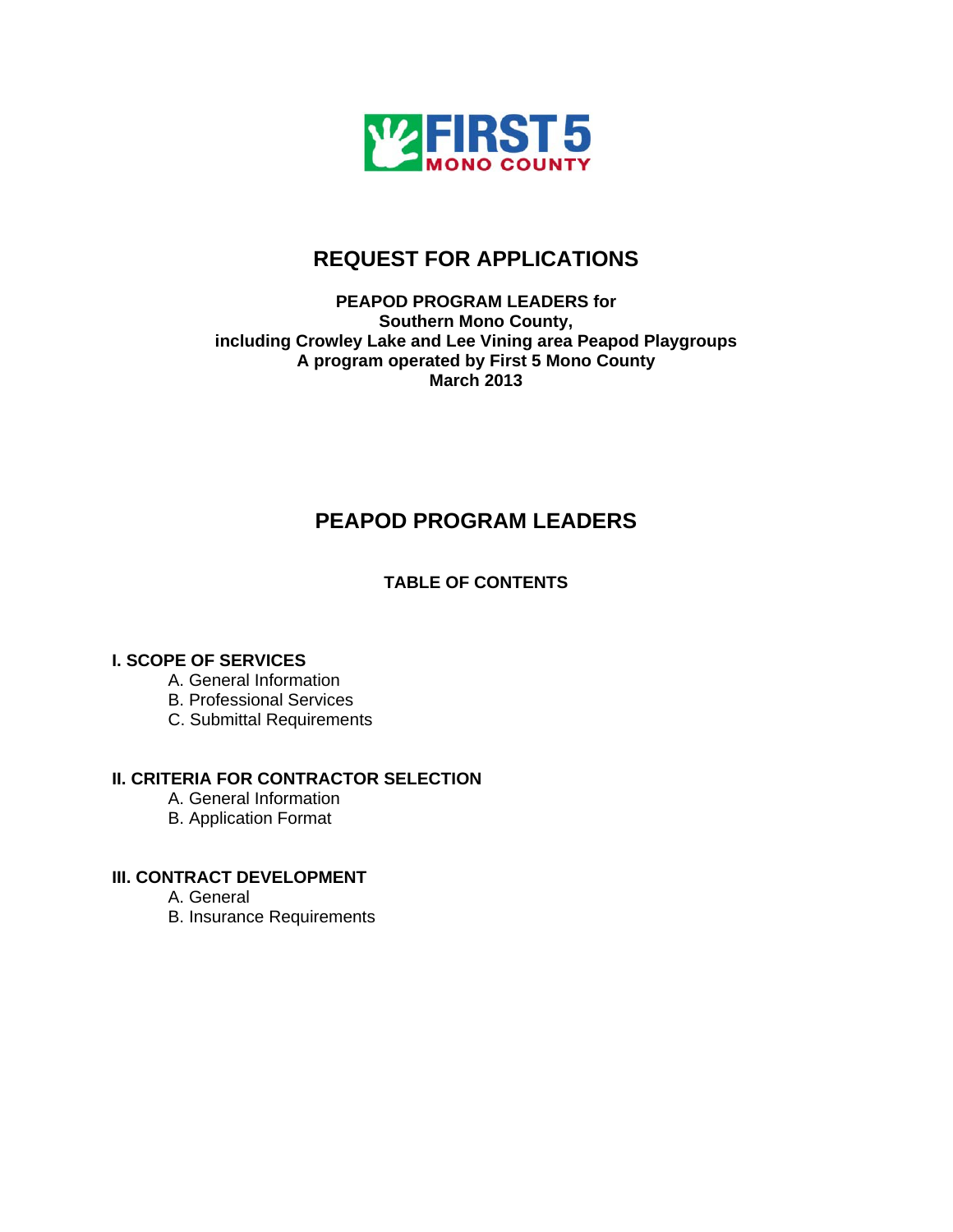## **I. SCOPE OF SERVICES**

#### A. GENERAL INFORMATION

This Request for Application (RFA) outlines the basic requirements for this project in order to provide interested persons with a common understanding of the scope of professional services required for the project. The First 5 Mono County Children and Families Commission (Commission) will coordinate the professional services required of the Contractor.

## B. PROFESSIONAL SERVICES

Commission is seeking Peapod Program Leaders in communities throughout Mono County to establish, develop, facilitate, and implement Peapod playgroups in accordance with the goals and objectives of the Peapod Program. Program Leaders should have experience in early childhood development, group facilitation skills involving parents and young children, Spanish speaking skills (desired), possession of or the ability to obtain Red Cross CPR, and Standard First Aid, certificates.

Contractor shall perform the services of Peapod Program Leader for the Peapod Program to include the establishment, facilitation, and development of "new parent" playgroups ("playgroups") and assistive services in a manner that is consistent with the Commission's Peapod Program. The work includes implementation of the tasks and services included in establishing, developing and providing playgroups and associated support for parents of young children.

The focus of the Peapod Program is on the development of playgroups for new parents countywide to enhance the health and social/emotional development of children ages 0-5, and the mental health and stability of young parents. The program will also provide a safe and secure setting for parents to engage in discussion of mental health issues and issues facing new parents; work to increase the knowledge and confidence of new parents; and provide a forum to encourage new parents to gain stronger ties and connection to their community.

By presenting information about mental health within the same context that information is provided about parenting issues, the program seeks to destigmatize the use of local mental health services. Parent Leaders will seek to foster early recognition of emergent post-partum and other mental disorders and provide a forum for open and frank discussion of mental health issues (destigmatization), where seeking assistance for mental health problems/issues is encouraged and normalized.

The identification of participant parents shall be made by Contractor, with assistance from Commission.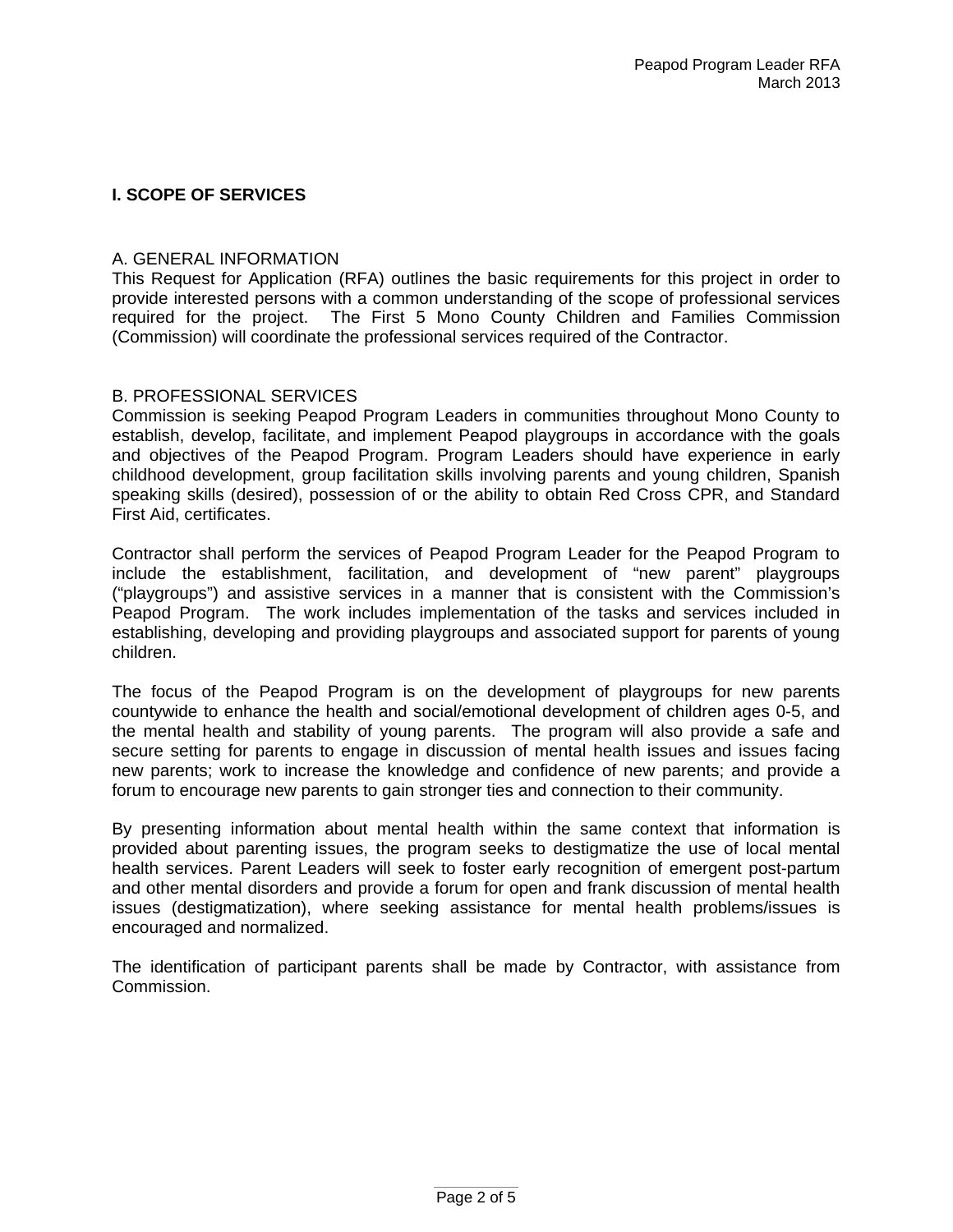### **Service Delivery:**

Contractor will conduct the following number of playgroups, in the location and in the language specified, unless a lack of need or other circumstances prevents this specific goal from being reached.

Contractor shall:

- Provide weekly, in-community playgroups to families with young children. The playgroups shall be geared toward parents with newborns, however all families with children ages prenatal to six are welcome.
- Conduct, on an annual basis, between two (2) to four (4) playgroups.
- Ensure that each playgroup is run for a minimum of ten (10) sessions. Playgroups may continue beyond that date if Contractor and Commission determine that the group is effectively furthering the goals of the Peapod Program.

Parent support offered, and playgroup curriculum and topic content, shall be targeted toward meeting the goals and objectives of the Peapod Program and shall be determined by Contractor, in consultation with First 5, The types of parent support to be offered, and topics to be covered, during playgroups may include but is not limited to: basic parenting skills and strategies; breastfeeding support; the importance of mental health in raising healthy families, including mental health issues common to young families; and discussion of area resources for assistance.

- Coordinate with Commission to secure adequate space for group meetings.
- Maintain and track Peapod Program playgroup equipment and supplies. Commission reserves the right to cancel a playgroup cycle based upon record of consistently low rates of attendance. Contractor shall not be paid for any playgroup that has been cancelled.

# **Recruitment/Referral/Outreach**

Contractor shall:

- Advertise and recruit families for playgroup participation via written and electronic media, and person-to-person contact, including phone contact. Commission will provide assistance with recruitment, as needed.
- Make every effort to outreach underserved populations within the community, particularly families who are socially isolated.
- Link families to community-based family supports, including mental health services. Educate parents about the availability of mental health services, including the opportunity to receive no-cost services through Mono County Mental Health for parents who lack any third-party payor support.

Work with individuals identified through the playgroups as persons needing mental health services by referring and encouraging them to contact Mono County Mental Health. Any such contact and referral shall be kept confidential from other group members, if communicated to Contractor outside of a group session. It is understood that contact and referral information made during a group session will, by definition, be communicated to all group participants in attendance.

 Collaborate with a variety of private and public agencies to facilitate the goals of this program, including the Mono County Children and Families Commission, Mono County Mental Health, local schools, California Early Start Program, Mono County Public Health, Mono County Department of Social Services, Mammoth Hospital, and the Mono County Superintendent of Schools. Contractor shall establish primary contacts with each of these agencies.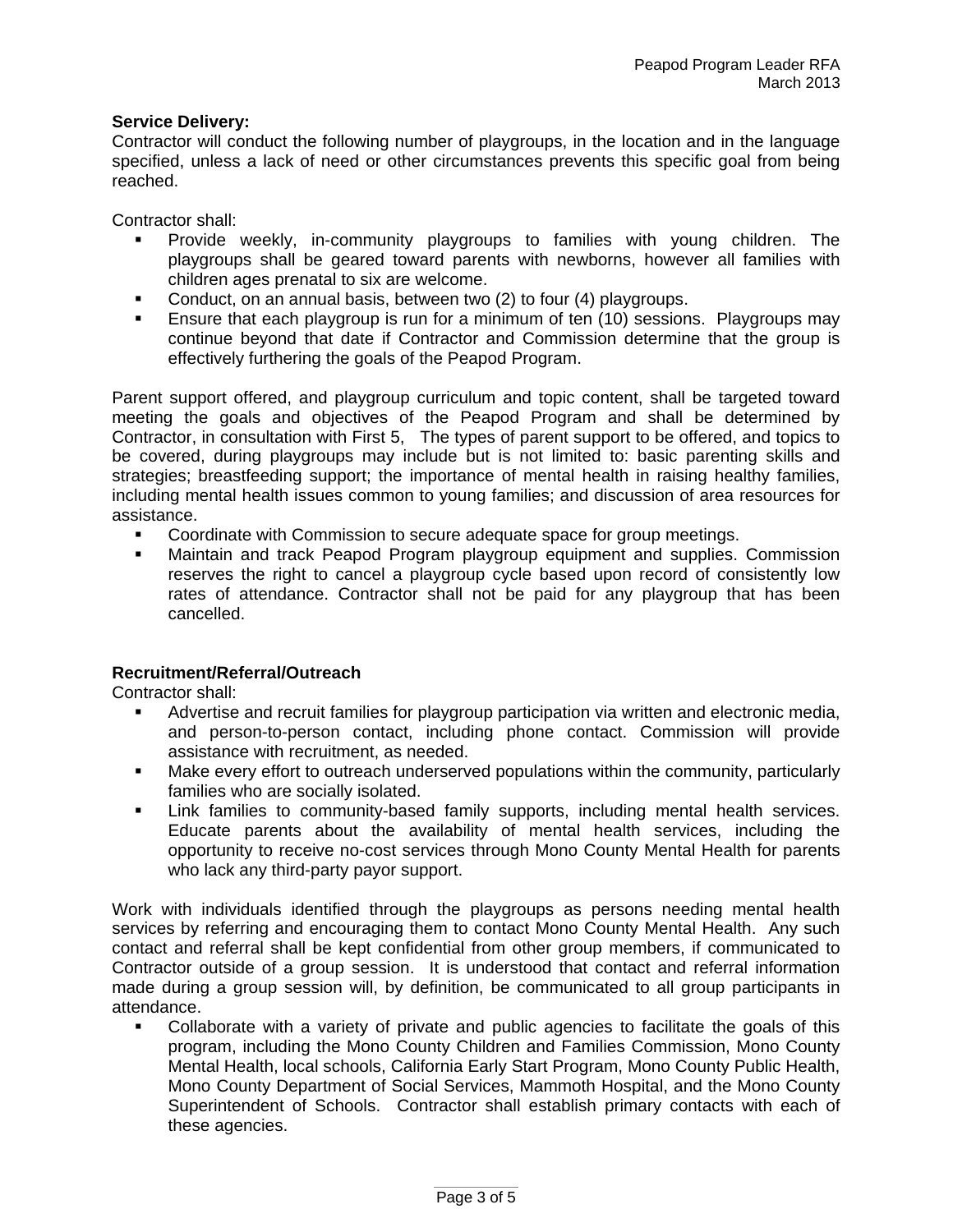Coordinate with agency partners to maximize outreach to young children and their families, including distribution of community partners' literature and information at playgroups and community outreach events.

## **Training and Preparation:**

Contractor is expected to have a base knowledge in the following areas, but shall additionally attend the following workshops designed to enhance and tailor that knowledge to the Peapod Program, including, but not limited to:

- Principles of playgroup facilitation and administrative organization of parent/child playgroups.
- **IDENT IDENT** Identification of basic mental health issues among new parents, including early recognition of emergent post-partum and other mental disorders.
- Complete online training.
- Minimum twice yearly Peapod Leader Coordination meetings to facilitate communication and planning between Contractor and Commission.

#### **Evaluation:**

Contractor shall:

- Collect demographic data on program outreach efforts and the participants served, as specified by the Commission. Provide the Commission with a roster of playgroup participants and the number of referrals served by, and made by, the Peapod Program.
- Evaluate the playgroup participants for mental health and other service referrals, and observe and report on the success of the group setting for distribution of, and information about, family support services including mental health services.
- Gather feedback from group participants after every session and at the close of the playgroup to determine effectiveness of the playgroup and parent support services.
- Submit demographic data monthly, along with Contractor's request for payment.
- Participate in a follow-up assessment/survey to gauge the impact of the Peapod Program.

#### C. SUBMITTAL REQUIREMENTS

**Applications must be received no later than 5:00 p.m. P.S.T. on March 22, 2013.** After this first round of applications, new applications may be taken until Contractor(s) are hired.

1. **Two** copies of the application must be submitted to: *John Fisher, First 5 Mono County Director, PO Box 130, Mammoth Lakes, California, 93546. Please submit applications in an envelope clearly marked: "Application for Peapod Program Leader".* 

Applications may also be submitted via email to [jfisher@monocoe.org,](mailto:jfisher@monocoe.org) with *"Application for Peapod Program Leader"* in the subject line.

#### 2. Questions concerning this RFA should be addressed to:

*John Fisher, First 5 Mono County Director, 760/924-7626, PO Box 130, Mammoth Lakes, California, 93546*.